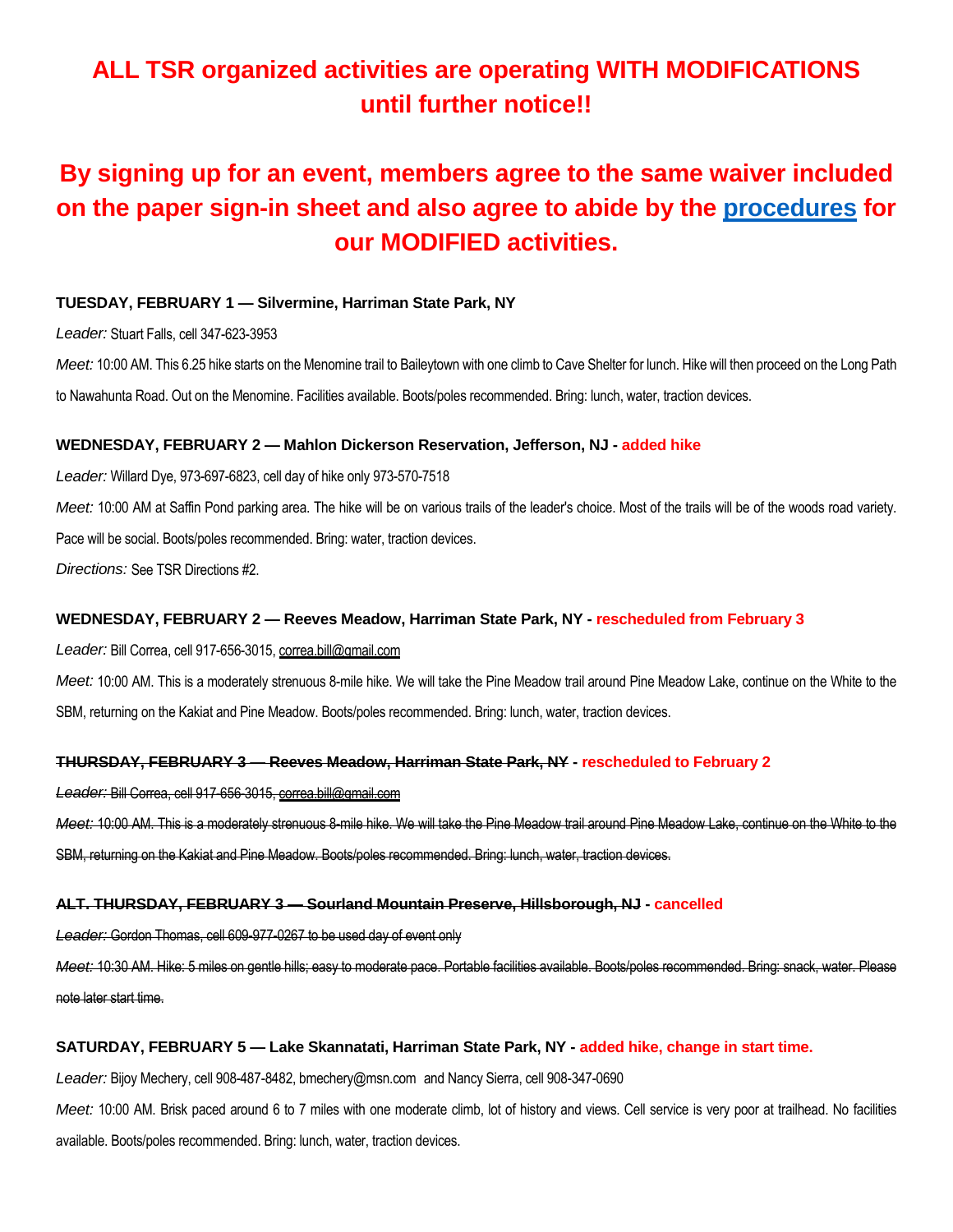### **SATURDAY, FEBRUARY 5 — Tourne Park, West Entrance, Denville, NJ - added hike, cancelled**

*Leader:* Charlie Stepnowski, cell 862-200-3956 and Philip Ross, cell 732-221-9668

*Meet:* 10:00 AM. 4 to 5 miles at a moderate pace. Portable facilities available. Boots/poles recommended. Bring: snack, water, traction devices. See TSR directions for West entrance.

## **SUNDAY, FEBRUARY 6 — Hartshorne Woods, Atlantic Highlands, NJ**

*Leader:* Lynn Tucholke, cell 908-938-8645, lynnt2@mac.com and Sheree Bennett, cell 973-932-9466 to be used day of event only, no texts please, shereestarrett@yahoo.com

*Meet:* 10:00 AM. This will be a 6-mile, moderately paced hike over gently rolling wooded terrain and with views of the Navesink River and Atlantic Ocean.

Facilities available. Boots/poles recommended. Bring: lunch, water, traction devices, sunscreen.

*Directions:* See TSR Directions #2, Rocky Point.

### **MONDAY, FEBRUARY 7 — Loantaka Brook Reservation, Morris Twp., NJ - change in location, cancelled**

*Leader:* Gail Biggs, 973-401-1262, cell 973-769-6860 used day of event only, biggsgail@yahoo.com

*Meet:* 10:00 AM at Kitchell Road Entrance. 3- mile hike. No facilities available. Boots/poles recommended. Bring: water. You MUST PRE-REGISTER with the leader by the day before the event.

*Directions:* See TSR Directions #1.

# **TUESDAY, FEBRUARY 8 — Washington Crossing, Titusville, NJ - change in hike**

*Leader:* Gordon Thomas, cell 609-977-0267 to be used day of event only

*Meet:* 10:30 AM. 7 miles, no elevation. Moderate pace along both sides of the Delaware and across the bridge among historic sites. Facilities available. Boots recommended. Bring: lunch, water. Please note later start time.

*Directions:* Parking lot is at the intersection of 546 and 29. Parking lot next to Nelson house on the right just before entering Washington Crossing Bridge from NJ. Coordinates: 40.297546, -74.867851.

#### **WEDNESDAY, FEBRUARY 9 — Watchung Reservation, Mountainside, NJ - added hike**

*Leader:* Lynda Goldschein, 908-757-7058, cell 908-347-5012 to be used day of event only, lyndagoldschein@usa.net *Meet:* 10:00 AM at Seeley's Pond Parking Lot. 4.5 mile moderate hike. Boots/poles recommended. Bring: water, traction devices. *Directions:* See TSR Diretions #2.

# **THURSDAY, FEBRUARY 10 — Skylands, Ringwood, NJ - change in location and description**

*Leader:* Dianne Jones, cell 973-224-3967, diannejones428@gmail.com

*Meet:* 9:30 AM. This 8- to 9-mile hike will climb Mt. Defiance, loop around to Igelstein Rock and back. Expect climbs and elevation. Trail conditions may change the route and distance. Boots/poles recommended. Bring: lunch, water, traction devices. Please note early start time. *Directions:* Be careful following Google Map directions. Skylands Rd entrance is sometimes closed, safest is to follow TSR directions and take Morris Rd.

# **ALT. THURSDAY, FEBRUARY 10 — D&R Canal Tow Path, Kingston, NJ**

*Leader:* Gordon Thomas, cell 609-977-0267 to be used day of event only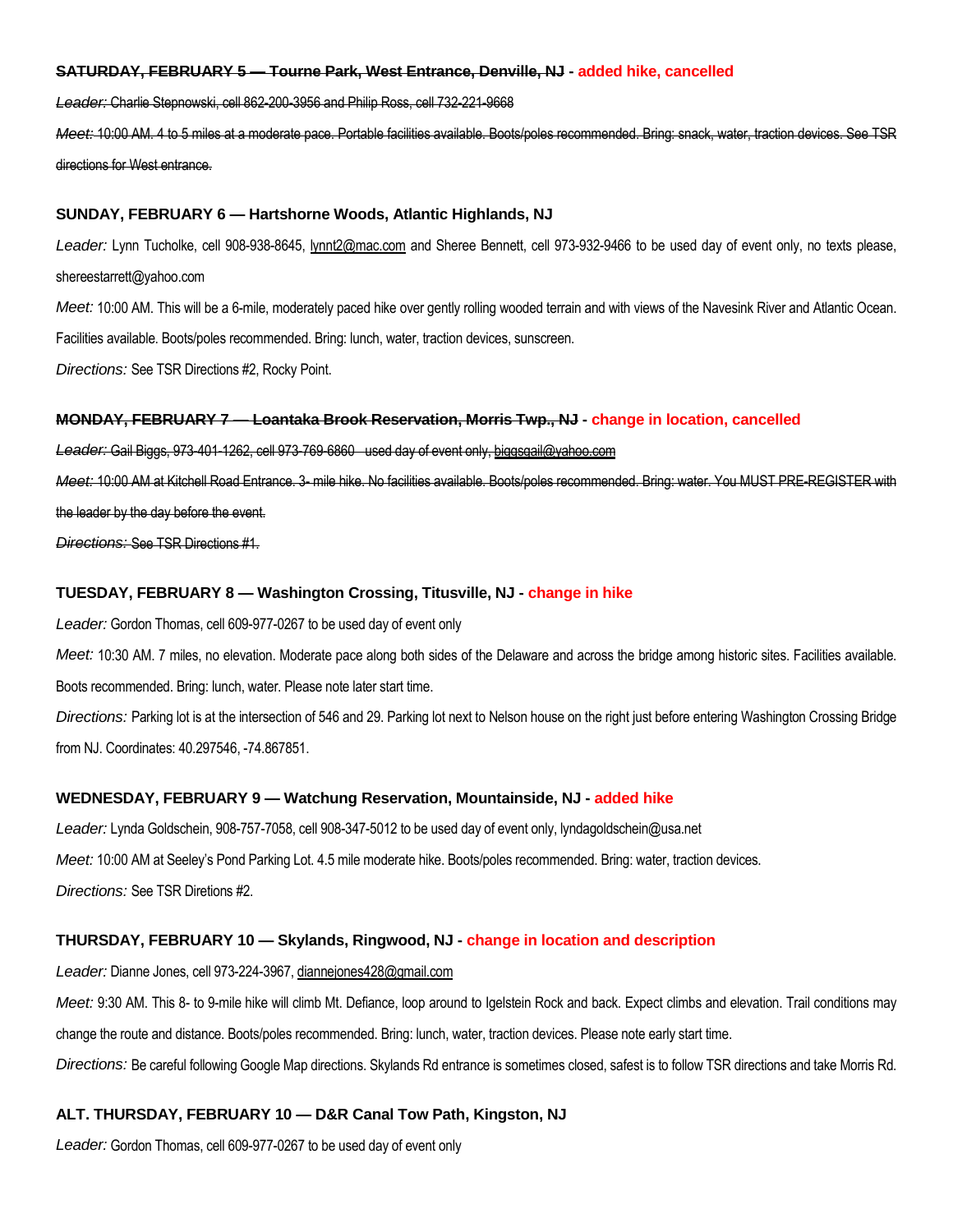*Meet:* 10:30 AM. Hike 5 miles on level dirt path alongside Lake Carnegie. Easy to moderate pace. Portable facilities available. Boots/poles recommended. Bring: snack, water. Please note later start time.

*Directions:* From US 1 South: turn right onto Raymond Road, and after1.2 miles turn left onto Route 27. Go 0.9 miles and turn left at Eno Terra restaurant. Parking is across the canal on the west side of the canal on a small road (at 48 Old Lincoln Highway, but no signs). Alternate route from Route 206 South: turn left onto Route 27. After 3.2 miles turn right at Eno Terra Restaurant. Coordinates 40.374, - 74.61859.

#### **FRIDAY, FEBRUARY 11 — Lake Sebago, Harriman State Park, NY - added hike**

*Leader:* Sheree Bennett, cell 973-932-9466 to be used day of event only, no texts please, shereestarrett@yahoo.com Meet: 9:30 AM. This will be a 6-mile hike up and down Diamond Mountain various ways at the leader's moderate pace. Actual route will be dependent upon trail conditions. Cell service is very poor at trailhead. Active precipitation will cancel the hike. Portable facilities available. Boots/poles recommended. Bring:

traction devices, lunch, water. Please note early start time.

## **SATURDAY, FEBRUARY 12 — Silvermine, Harriman State Park, NY - added hike**

*Leader:* Bijoy Mechery, cell 908-487-8482, bmechery@msn.com and Sheree Bennett, cell 973-932-9466 to be used day of event only, no texts please, shereestarrett@yahoo.com

*Meet:* 10:00 AM. Brisk paced around 6 to 7 miles with a couple of moderate climbs. Cell service is very poor at trailhead. Facilities available. Boots/poles recommended. Bring: lunch, water, traction devices (mandatory).

#### **SUNDAY, FEBRUARY 13 — Pyramid Mountain, Montville, NJ- change in start time**

Leader: Sheree Bennett, cell 973-932-9466 to be used day of event only, no texts please, shereestarrett@yahoo.com

*Meet:* 12:30 PM. This will be a 5- mile hike with the choice of trails depending upon conditions on the ground. Active precipitation will cancel the hike. No facilities available. Boots/poles recommended. Bring: snack, water, traction devices. Please note early start time.

*Directions:* See TSR Directions #1, Visitor's Center.

# **MONDAY, FEBRUARY 14 — Rutgers U Eco Preserve, Livingston College, Piscataway, NJ**

*Leader:* Ken Donhauser, cell 732-616-7409 to be used day of event only, kendonhauser@gmail.com

*Meet:* 10:00 AM. A 3-mile level loop trail with option to add a 1.5-mile second loop with minor stream crossing. No facilities available. Boots/poles recommended. Bring: water.

*Directions:* From Route 27 in Highland Park take River Road 0.6 miles. Turn right onto Cedar Lane (opposite Johnson Park entrance). Go 0.5 miles, then left onto Road #1 for 0.4 miles, left again on Road #3 for 0.1 mile to Ecological Preserve parking lot.

# **TUESDAY, FEBRUARY 15 — Duke Farms, Hillsborough, NJ**

*Leader:* Lynn Tucholke, cell 908-938-8645, lynnt2@mac.com

*Meet:* 10:00 AM. This is a moderate 6-mile plus hike over paved, gravel, grass and wood-chip trails. Facilities available. Boots/poles recommended. Bring: lunch, water.

# **TUESDAY, FEBRUARY 15 — Ramapo Mountain State Forest, Oakland, NJ - added hike**

*Leader:* Philip Ross, cell 732-221-9668, skyking72@gmail.com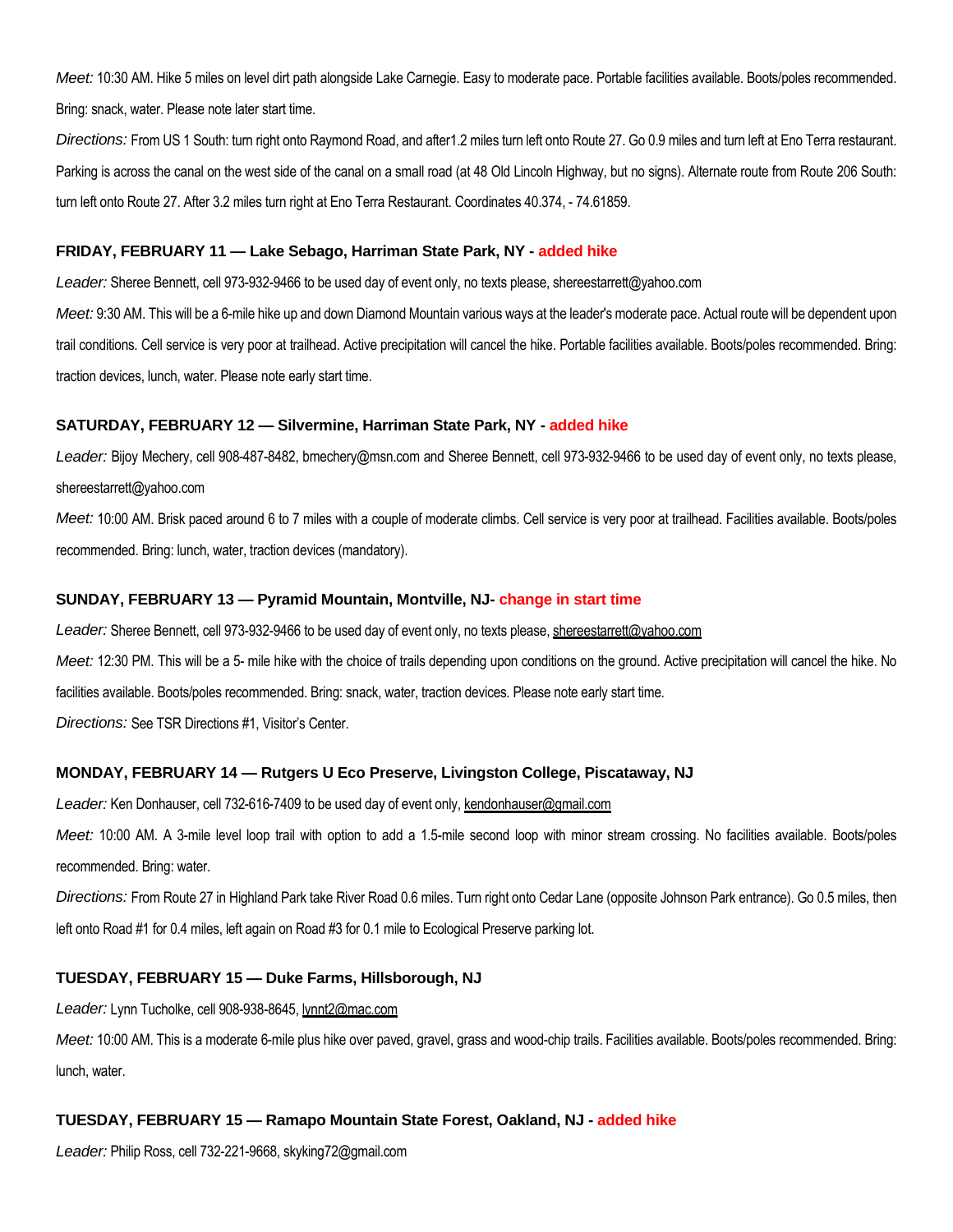*Meet:* 9:30 AM at Lower Lot on Skyline Drive. Strenuous 9 mile lollipop loop hike at a brisk pace, with 1600 feet elevation gain on the Macevoy (Blue), Lookout (Red), Wanaque Ridge (Orange) and Castle Loop (White) trails; steep climb to 'castle' ruins. Early out possible. No facilities. Boots required. Bring: lunch, snack, water, traction devices. Please note early start time.

## **WEDNESDAY, FEBRUARY 16 — Washington Valley Park, Martinsville, NJ - change in hike**

*Leader:* Lynda Goldschein, 908-757-7058, cell 908-347-5012 to be used day of event only, lyndagoldschein@usa.net *Meet:* 10:00 AM at parking lot off Neuman's Lane. About 4-5 mi at moderate pace. Facilities available. Boots/poles recommended. Bring: lunch, water.

## **WEDNESDAY, FEBRUARY 16 — Reeves Meadow, Harriman State Park, NY - rescheduled from February 17**

*Leader:* Bill Correa, cell 917-656-3015, correa.bill@gmail.com

*Meet:* 10:00 AM. This is a strenuous 7-mile hike and includes 4 rock scrambles on the Seven Hills trail. We will go up Diamond Mt. and return on the Pine Meadow trail. Boots/poles recommended. Bring: lunch, water, traction devices.

## **THURSDAY, FEBRUARY 17 — Reeves Meadow, Harriman State Park, NY - rescheduled to February 16**

*Leader:* Bill Correa, cell 917-656-3015, correa.bill@gmail.com

*Meet:* 10:00 AM. This is a strenuous 7-mile hike and includes 4 rock scrambles on the Seven Hills trail. We will go up Diamond Mt. and return on the Pine Meadow trail. Boots/poles recommended. Bring: lunch, water, traction devices.

## **ALT. THURSDAY, FEBRUARY 17 — Jockey Hollow National Park, Morristown, NJ**

*Leader:* Gail Biggs, 973-401-1262, cell 973-769-6860 used day of event only, biggsgail@yahoo.com *Meet:* 10:00 AM. Hike 5+ miles. Route depends on conditions. Facilities available. Boots/poles recommended. Bring: snack, water, traction devices. You MUST PRE-REGISTER with the leader by the day before the event.

# **FRIDAY, FEBRUARY 18 — Watchung Reservation, Mountainside, NJ - added hike**

*Leader:* Philip Ross, cell 732-221-9668, skyking72@gmail.com

*Meet:* 9:30 AM at the Trailside Nature Center. Fairly strenuous 9-10 mile loop with 1000 ft elevation gain at a brisk pace on leader's choice of trails with possible water crossings and some steep ascents/descents; this hike is not for beginners. Boots required. Indoor facilities at beginning and middle of hike, and Port-a-John part way. Bring: lunch, water, traction devices. Please note early start time. *Directions:* See TSR Directions #1.

**FRIDAY, FEBRUARY 18 — Great Swamp National Wildlife Refuge, Chatham, NJ - added hike**

*Leader:* Ken Donhauser, cell day of hike only 732-616-7409, kendonhauser@gmail.com

*Meet:* 10:00 AM at Morris County Outdoor Education Center. 3 miles. Easy, flat crushed stone and boardwalk. This is a MONDAY LEVEL Hike. *Directions:* See TSR Directions #1.

# **SATURDAY, FEBRUARY 19 — Jockey Hollow National Park, Morristown, NJ**

*Leader:* Charlie Stepnowski, cell 862-200-3956 and Bijoy Mechery, cell 908-487-8482, bmechery@msn.com

*Meet:* 10:00 AM. 5 to 6 miles at moderate pace Facilities available. Boots/poles recommended. Bring: snack, water, traction devices.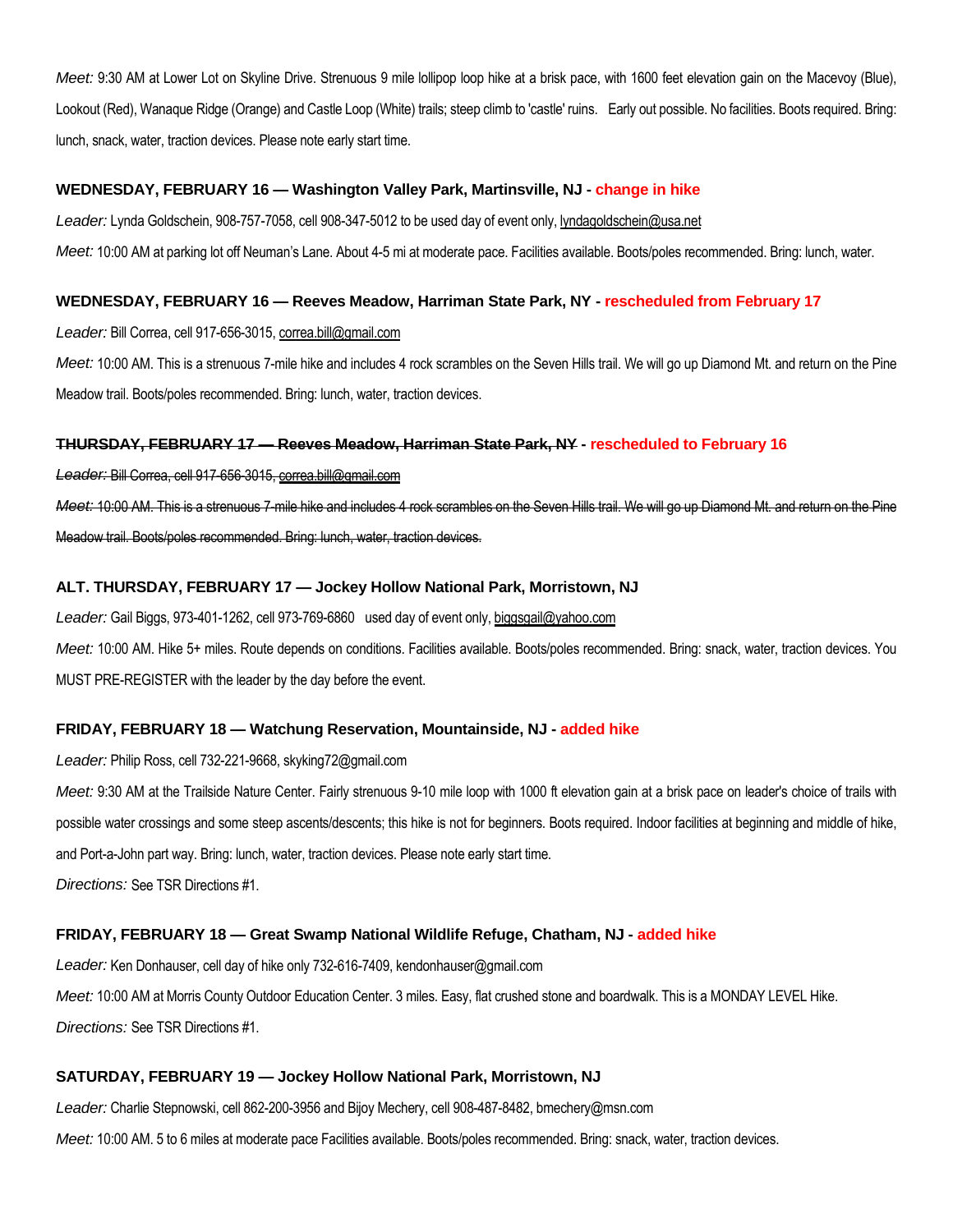## **SUNDAY, FEBRUARY 20 — Norvin Green State Forest, Ringwood, NJ - change in hike and leader**

*Leader:* Philip Ross, cell 732-221-9668, skyking72@gmail.com and Sheree Bennett, cell 973-932-9466 to be used day of event only, no texts, shereestarrett@yahoo.com

Meet: 9:00 AM at the New Weis Center. This will be a strenuous 7-mile hike on leader's choice of trails. Note: cell phone service is very poor at trailhead. Boots/poles recommended. Bring: lunch, water, traction devices. Please note early start time. *Directions:* See TSR Directions #4.

#### **MONDAY, FEBRUARY 21 — Lewis Morris Park, Morristown, NJ**

*Leader:* Stan and Bev Kaltnecker, cell 201-602-4074, kaltnecs1@aol.com

*Meet:* 10:00 AM. Starting at the lowest parking lot for Sunrise Lake and proceeding on Patriots Path along Whippany River and up to Dismal Brook and back. About 1.5 hours . Relatively flat trail. Portable facilities available. Boots/poles recommended. Bring: water. *Directions:* See TSR Directions #2, Sunrise Lake.

#### **MONDAY, FEBRUARY 21 — South Mountain Reservation, Millburn, NJ - added hike**

*Leader:* Philip Ross, cell 732-221-9668, skyking72@gmail.com

*Meet:* 9:30 AM at Locust Grove Parking Area, Millburn, NJ. Fairly strenuous 9 mile loop at a brisk pace with 1100 feet elevation gain, possible water crossings and some steep ascents/descents; this hike is not for beginners. Early out possible. Boots required. Bring: lunch, water, traction devices. Port-a-John at trailhead and part way. Please note early start time.

*Directions:* See TSR Directions #4.

#### **MONDAY, FEBRUARY 21 — Cheesequake State Park, Matawan, NJ - rescheduled from February 23**

*Leader:* Lynn Tucholke, cell 908-938-8645, lynnt2@mac.com

Meet: 10:00 AM at the Hooks Creek Lake parking lot. Hike is 5 miles at a moderate pace over both flat and hilly terrain. Facilities are available at the Park Office, on the right after you pass the tollbooth. Boots/poles recommended. Bring: snack, water, bug spray.

*Directions:* Follow TSR Directions to Park Entrance. Pass through tollbooth, past Park Office to t-intersection with State Park Rd. Turn left on State Park Rd. Continue on State Park Rd., bearing left at 2 circles/intersections, following signs for Hooks Creek Lake Parking.

#### **TUESDAY, FEBRUARY 22 — Cushetunk Mountain Preserve, Clinton Twp, NJ - added hike, cancelled**

*Leader:* Philip Ross, cell 732-221-9668, skyking72@gmail.com

*Meet:* 9:30 AM at Old Mountain Road trailhead. Strenuous 6 mile hike at a brisk pace with 1400 feet elevation gain. Early out possible. No facilities available. Boots required. Bring: lunch, water, traction devices. Please note early start time.

*Directions:* See TSR Directions #1.

#### **TUESDAY, FEBRUARY 22 — Ramapo Valley County Reservation, Mahwah, NJ - added hike, cancelled**

*Leader:* Dianne Jones, cell 973-224-3967, diannejones428@gmail.com

*Meet:* 10:00 AM at the Ramapo Valley County Reservation parking lot off Rt. 202. This 6- to 7-mile hike will combine parts of the Vista, Ridge, Reservoir and Marsh loops with lunch by the reservoir. One long climb at the start of the hike. Facilities available. Bring: lunch, water.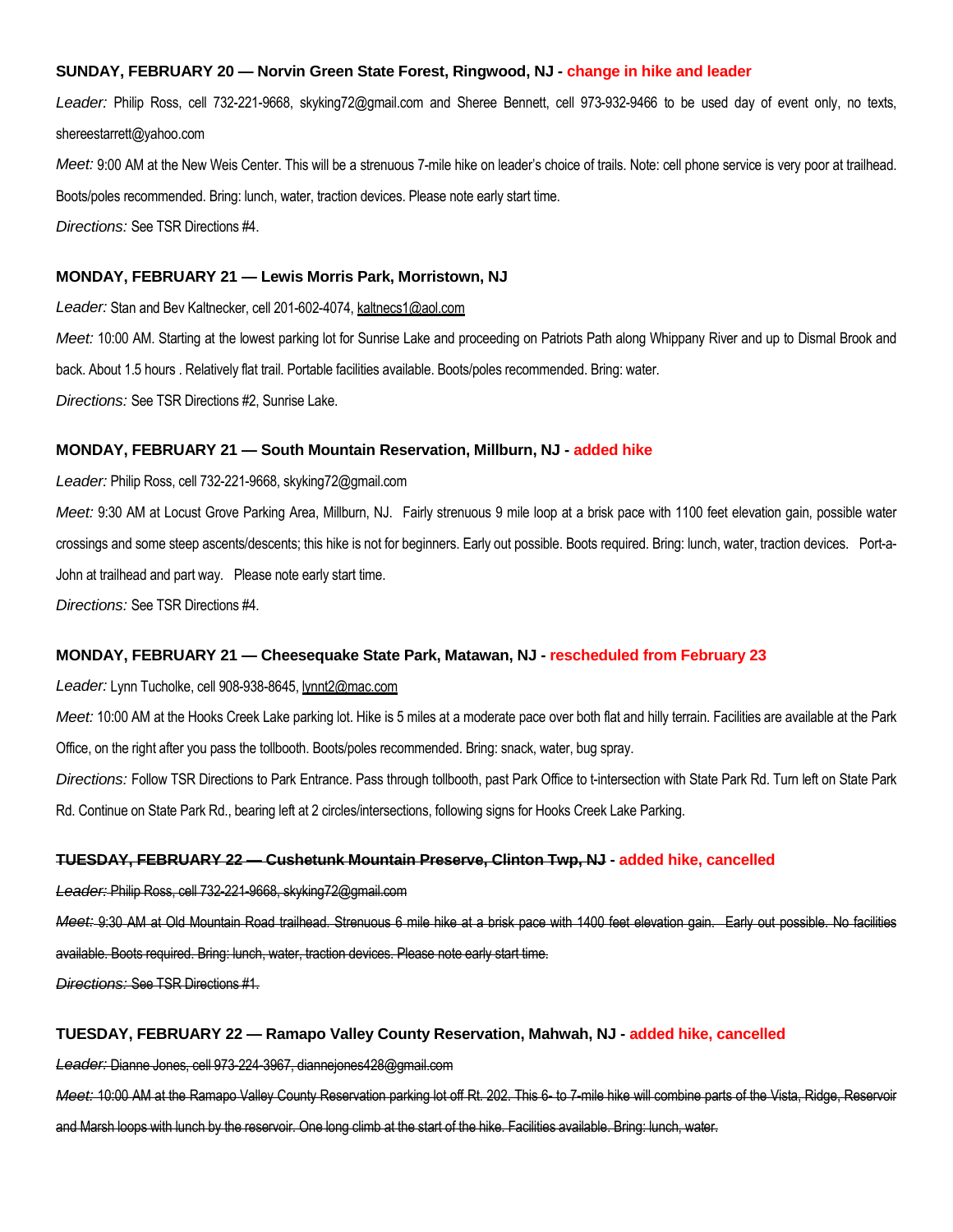#### **WEDNESDAY, FEBRUARY 23 — Cheesequake State Park, Matawan, NJ - rescheduled to February 21**

*Leader:* Lynn Tucholke, cell 908-938-8645, lynnt2@mac.com

*Meet:* 10:00 AM at the Hooks Creek Lake parking lot. Hike is 5 miles at a moderate pace over both flat and hilly terrain. Facilities are available at the Park Office, on the right after you pass the tollbooth. Boots/poles recommended. Bring: snack, water, bug spray.

*Directions:* Follow TSR Directions to Park Entrance. Pass through tollbooth, past Park Office to t-intersection with State Park Rd. Turn left on State Park Rd. Continue on State Park Rd., bearing left at 2 circles/intersections, following signs for Hooks Creek Lake Parking.

#### **WEDNESDAY, FEBRUARY 23 — Ted Stiles Preserve at Baldpate Mtn., Titusville, NJ - added hike**

*Leader:* Gordon Thomas, cell 609-977-0267 day of event

Meet: 10:30 AM. Hike approximately 5 miles out and back along a fairly flat ridge; easy-moderate pace, with view of Washington's woods, almost on his birthday. Facilities available. Boots/poles recommended. Bring: lunch, water. Please note later start time.

*Directions:* From Rt. 31 S: right on Harbourtown Rd. for approximately 4.4 miles, right on Pleasant Valley Rd. for 1.2 miles, left for parking. Coordinates: 40.331, -74.87.

#### **WEDNESDAY, FEBRUARY 23 — Watchung Reservation, Mountainside, NJ - added hike**

*Leader:* Lynda Goldschein, 908-757-7058, cell 908-347-5012 to be used day of event only, lyndagoldschein@usa.net *Meet:* 10 AM at Seeley's Pond parking lot. 4.5 to 4.8 miles. One long moderate uphill. Ice should be gone but be prepared for mud. If the sun is out, peaked hat or sunglasses recommended. Boots/poles recommended. Facilities available. Bring: water, snack. *Directions:* See TSR Directions #2.

#### **THURSDAY, FEBRUARY 24 — Lake Sebago, Harriman State Park, NY - added hike**

#### *Leader:* Bill Correa, cell 917-656-3015, correa.bill@gmail.com

*Meet:* 10:00 AM. This is a moderately strenuous 8 mile hike. We will take the Blue to Yellow to Pine Meadow Lake. Return on the Raccoon Brook, Kakiat, Stony Brook, TMI and Blue. Cell service is very poor at trailhead. Portable facilities available. Boots/poles recommended. Bring: lunch, water, traction devices.

#### **ALT. THURSDAY, FEBRUARY 24 — Cooper Mill, Chester, NJ - change in start time**

*Leader:* Diane Willer, cell 973-713-3066, dwiller34@gmail.com

*Meet:* 9:30 AM. We will hike about 6.5 miles with ups and downs, at a social pace. Hiking boots required. Portable facilities available. Boots/poles recommended. Bring: lunch, water, traction devices. Please note early start time.

### **SATURDAY, FEBRUARY 26**

No event is scheduled as of this printing. Leaders wishing to post an event are encouraged to do so at least two days prior to this date. Send the listing to TSRregistration@outlook.com.

### **SUNDAY, FEBRUARY 27 — Ramapo Valley County Reservation, Mahwah, NJ - change in start time and leaders**

*Leader:* Tom Pollard, cell 973-600-2301 to be used day of event only, Pollard.tom@gmail.com and Jodi Ordover, cell 201-264-4206, jodi.ordover@gmail.com

*Meet:* 9:30 AM. We will hike 5 to 6 miles at the leader's moderate pace. There are two significant ascents in the beginning with nice views. We will pass a